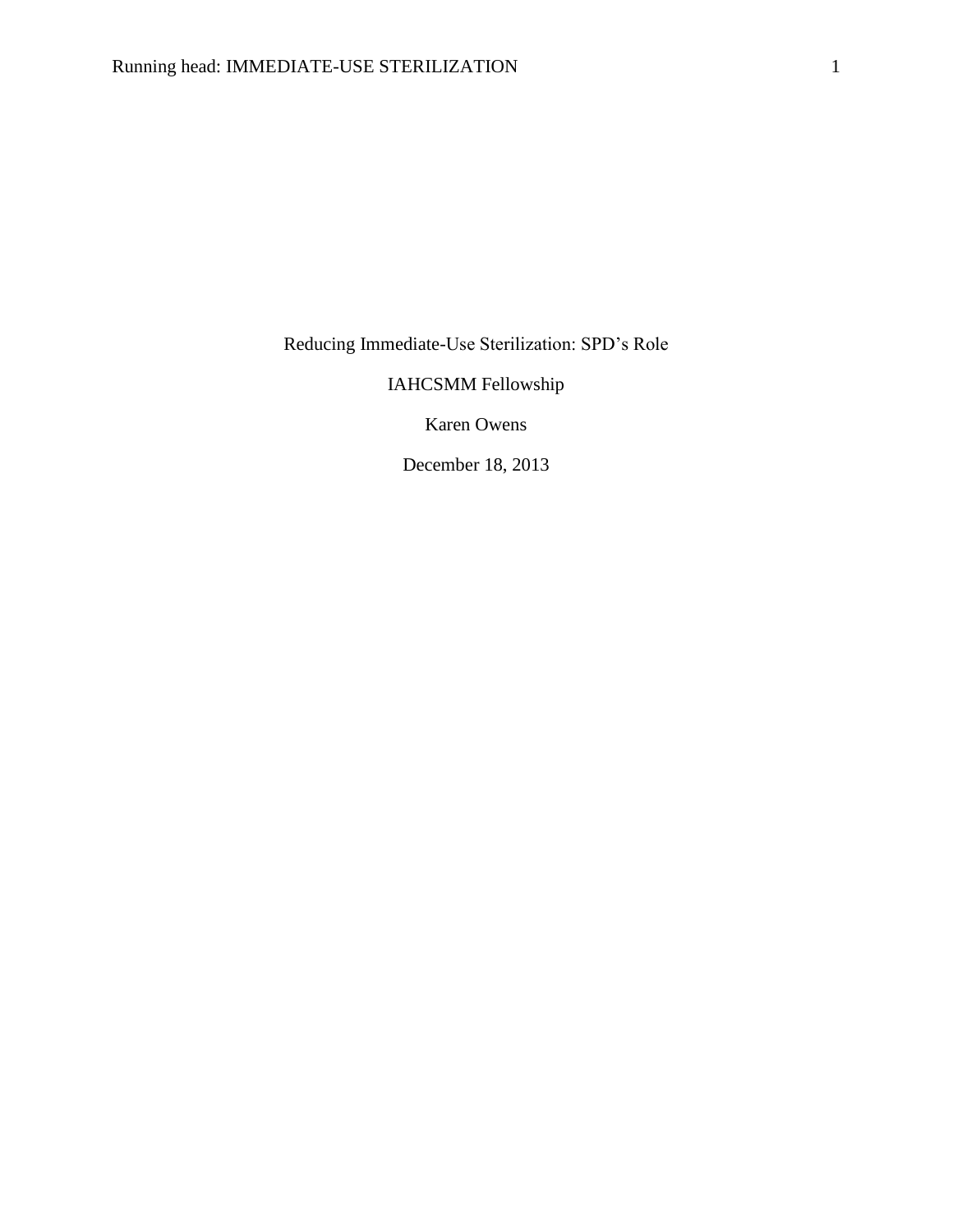#### Immediate-Use Sterilization

### **Introduction**

A zero percent immediate use sterilization rate is endorsed by the Joint Commission on Accreditation of Healthcare Organizations and the Association of Perioperative Registered Nurses (AORN, 2012). While the immediate use sterilization rates at Jewish Hospital have improved over the last two years there is still room for improvement. There are three main issues related to immediate use sterilization. The first issue involves proper cleaning and decontamination according to manufacturer's recommendations. The second is using the appropriate parameters according to the device manufacturer, sterilizer manufacturer, and the manufacturer of the container or packaging materials used. Third is transport to the sterile field. These variables leave considerable room for error which could result in patient harm. The best way to avoid this is to eliminate immediate use sterilization except in life or limb threatening situations.

#### **Background Discussion**

 "Flash sterilization" is an out dated term that has traditionally been used to describe steam sterilization cycles where unwrapped surgical instrumentation is processed in a shorter sterilization cycle with little or no dry time then taken directly to the operating room to be used (TJC, 2009). This type of sterilization does not allow for instruments to be stored due to moisture from minimal drying. However, traditional "terminal sterilization" cycles utilize longer steam exposure and significantly longer dry times. This allows instruments to be containerized or wrapped in a way that will maintain the instruments' sterility so that instruments may be stored until they are needed for use (Young, 2013). The term "immediate use" was meant to more accurately describe the minimal time between an item being sterilized and being transferred to the sterile field for immediate use (TJC, 2009).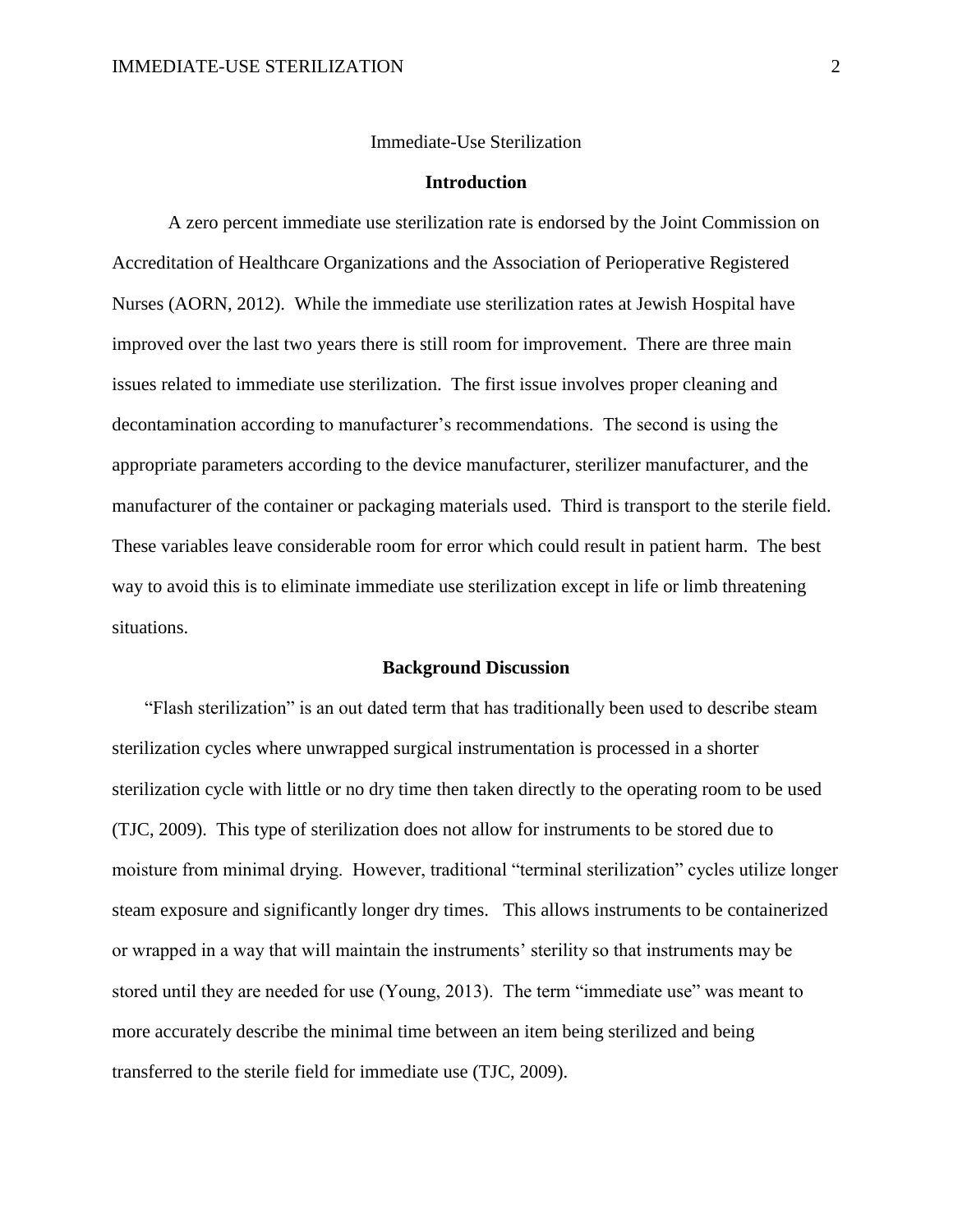"Flash sterilization" was originally created for use in emergency situations or when a one-ofa-kind instrument was contaminated or dropped off the sterile field. There needed to be a way to get these instruments back to the sterile field quickly. Traditional terminal sterilization can take up to 90 minutes, which is not acceptable during a procedure. Unfortunately, this method is now used to often as a matter of convenience and also to compensate for lack of sufficient instrument inventory. In these situations important steps are skipped such as proper decontamination before sterilization. This has prompted many professional groups and accreditation agencies to recommend that immediate use sterilization should not be a routine practice (TJC, 2009).

### **Importance of proposed project**

 Today, preventing surgical site infections and hospital readmissions is a top priority for healthcare facilities. All patients that are admitted to the hospital are at an increased risk of infection simply by being there. This risk increases further when they undergo an invasive procedure or surgery. Potentially adding to that risk could be an abbreviated sterilization cycle for surgical instrumentation used in their procedure. Operating room and sterile processing professionals must become aware of the issues surrounding this form of sterilization. It is vital that immediate use steam sterilization be utilized in accordance with professional guidelines and facility policies and procedures. It is the responsibility of the manufacturer to test and validate their product or device for sterilization and provide those instructions in writing to the facility. The responsibility then lies on the end user to follow those written manufacturer's instructions for use.

## **Purpose of proposed project**

The purpose of the proposed project is ultimately to significantly reduce or even eliminate immediate use sterilization. The issue is not that immediate use sterilization is not safe and effective for sterilization of critical medical devices; it is that it is not done correctly and for the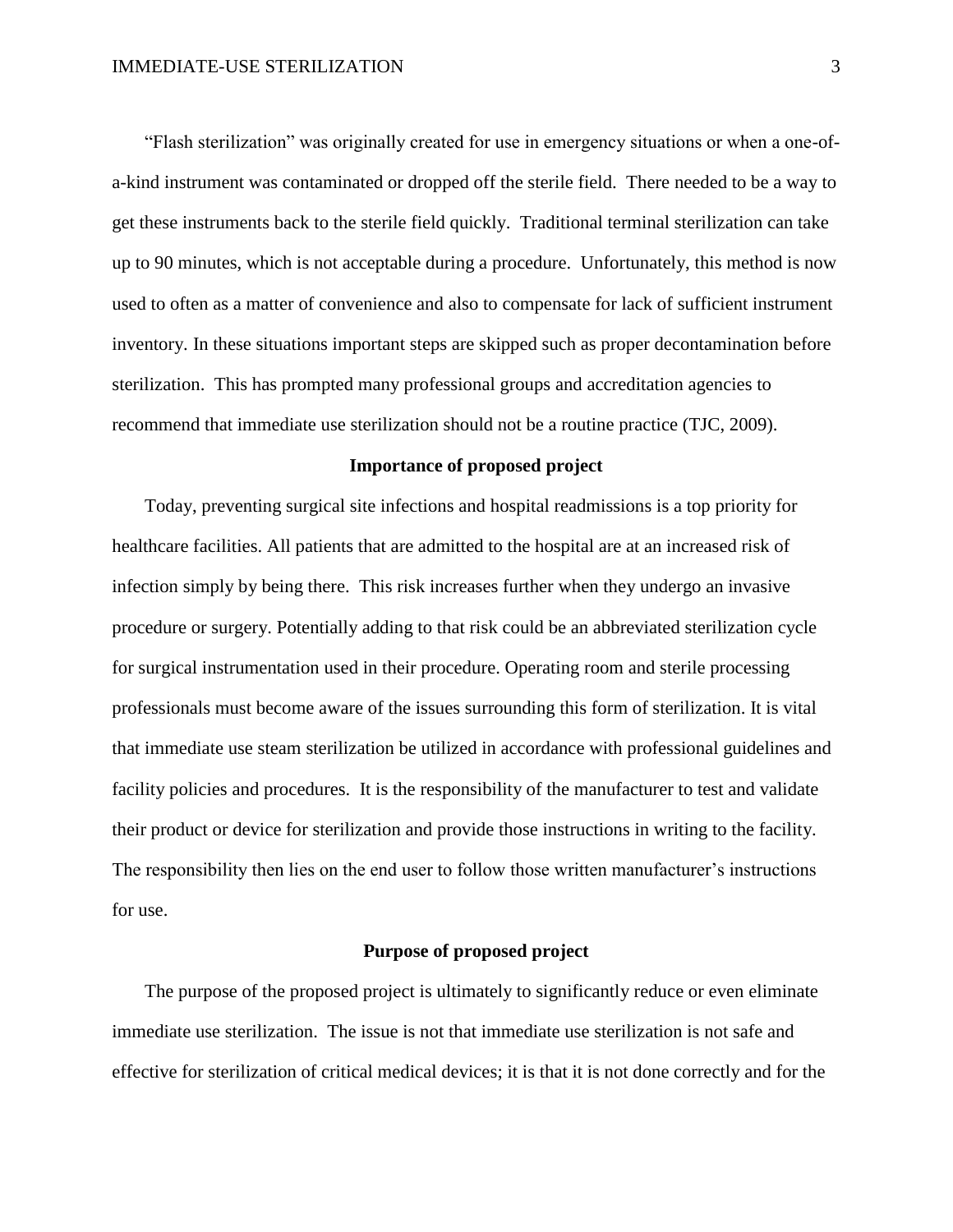appropriate reasons. It is a complex process that includes multiple steps and can vary slightly for each different medical device. It is necessary to follow the manufacturer's written instructions for each device to ensure the sterility of the instruments to the point of use. There can be no margin of error. If the instruments are not processed properly it could result in the use of contaminated instruments in surgery, which in turn could result in a surgical site infection. Due to the serious nature of the consequences it is imperative that healthcare facilities reduce or eliminate their reliance on this process. Reducing or eliminating immediate use sterilization is a major commitment that involves increasing surgical instrument inventory, creating a scheduling conflict mechanism, and educating all those involved with immediate use sterilization (Young, 2013).

## **Project Goals**

### **Goal One**

 Reduce the immediate use sterilization rate in surgery 25% by December 1, 2013 and 50% in 6 months or less. (Current IUS rate is 36%, goal by December 1 is 27% or less)

# *Objectives*

- 1. Meet with June Waiz, RN, BSN, MBA, Director of Surgical Services, to summarize proposed project and outline time commitments.
- 2. Create metrics to validate quality expectations are met upon completion of the project.
- 3. Review case volumes requiring the same instrument trays.
- 4. Work with scheduling coordinator to identify surgeon's block times that require the same instrument trays.
- 5. Implement progressive discipline process for vendor representatives who consistently do not deliver trays 24 to 48 hours in advance. First offense verbal warning, second written warning, and third no access to the facility for six months.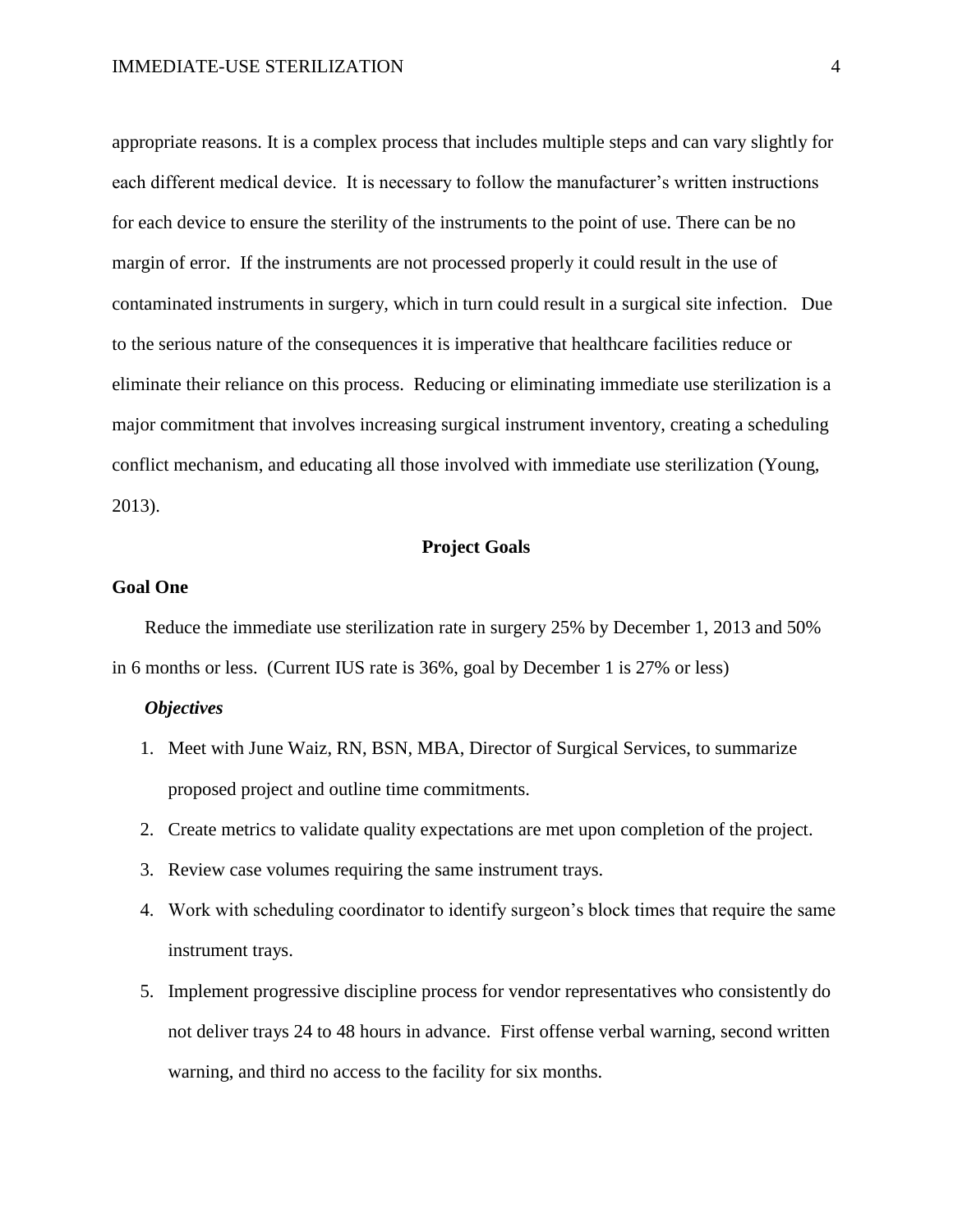6. Identify surgeons using their own personal instruments, day of surgery

## **Goal Two**

 In-service 100% of the operating room staff in their role to reduce IUS by September 11, 2013.

## *Objectives*

- 1. Create power point presentation to use for in-servicing operating room staff.
- 2. Schedule auditorium for in-services.
- 3. Meet with operating room managers to schedule best times to schedule in-servicing.
- 4. Print copies of Joint Commission on Accreditation of Healthcare Organizations (JCAHO) and the Association of Perioperative Registered Nurses (AORN) standards for immediate use sterilization to hand out to the operating room staff.

# **Goal Three**

Identify top ten trays that are IUS and get quotes to purchase additional trays by September

2, 2013.

### *Objectives*

- 1. Review sterilization log books for the past year to determine trends, reasons for immediate use sterilization, and top ten trays that are immediate use sterilized.
- 2. Print count sheets for top ten trays and provide information to instrument vendors to get pricing for trays.

#### **Budget Implications**

 The cost of additional instrumentation needed to eliminate the need to turnover trays will be the largest expense of the proposed project. Other costs will be staff salary hours to participate in servicing, meetings, and providing information and feedback. Printing of documents and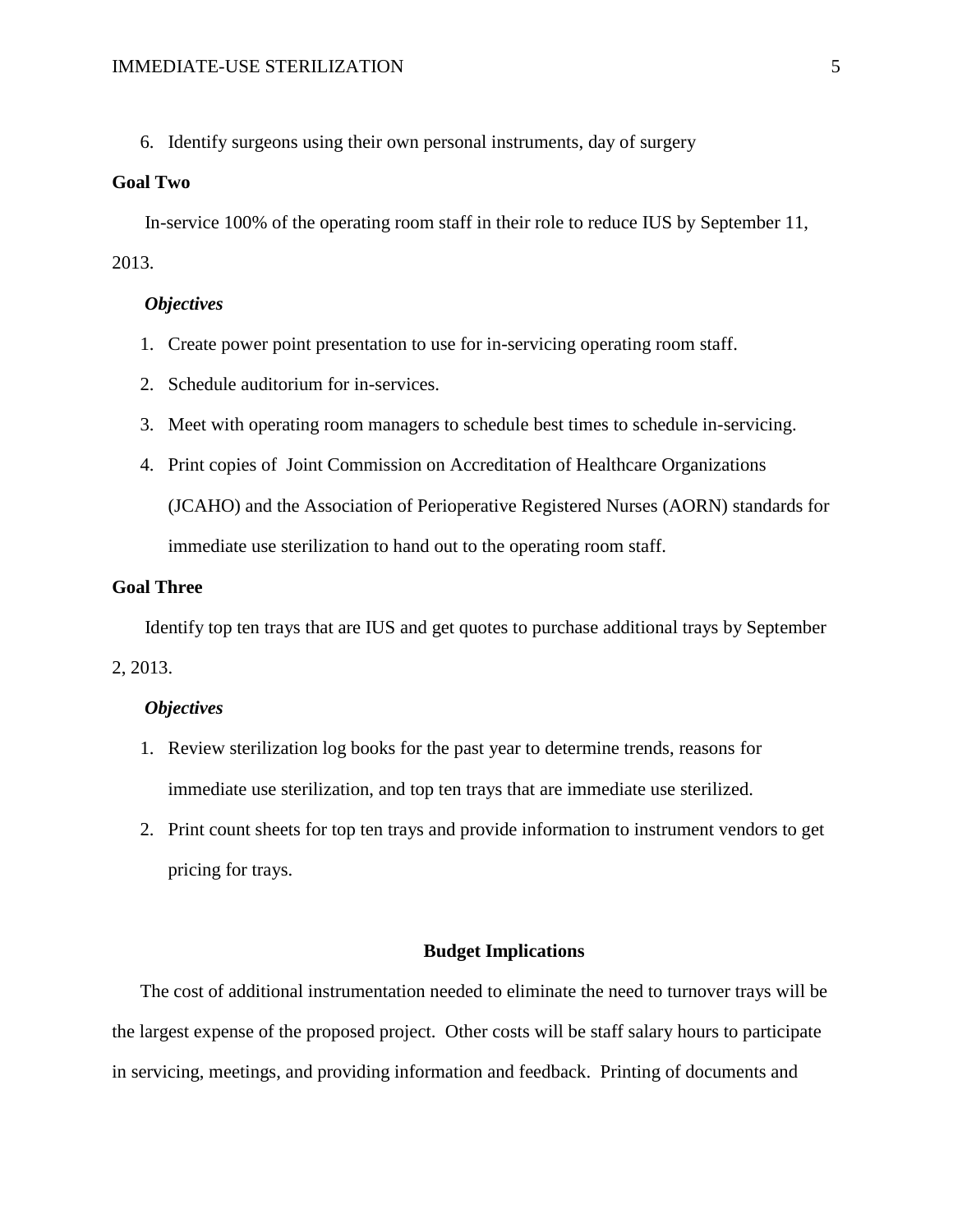copies for in servicing can be done with the surgical services printers and copiers with minimal cost of paper. With the skyrocketing costs of surgical site infections and penalties for readmissions eliminating one surgical site infection could potentially cover the costs of the entire project. (Appendix B).

# **Conclusion**

Immediate use sterilization can be a safe and effective process if used correctly. However, it should not be used as a matter of convenience or to compensate for the lack of surgical instrument inventory. In order to reduce the reliance on this process, healthcare facilities need to be certain that they are managing their assets appropriately. Understanding the reasons behind immediate use sterilization in a particular facility can help create sustainable solutions. Ultimately, having well educated staff and open communication between the operating room and sterile processing professionals can serve to deliver the highest quality product for each and every patient.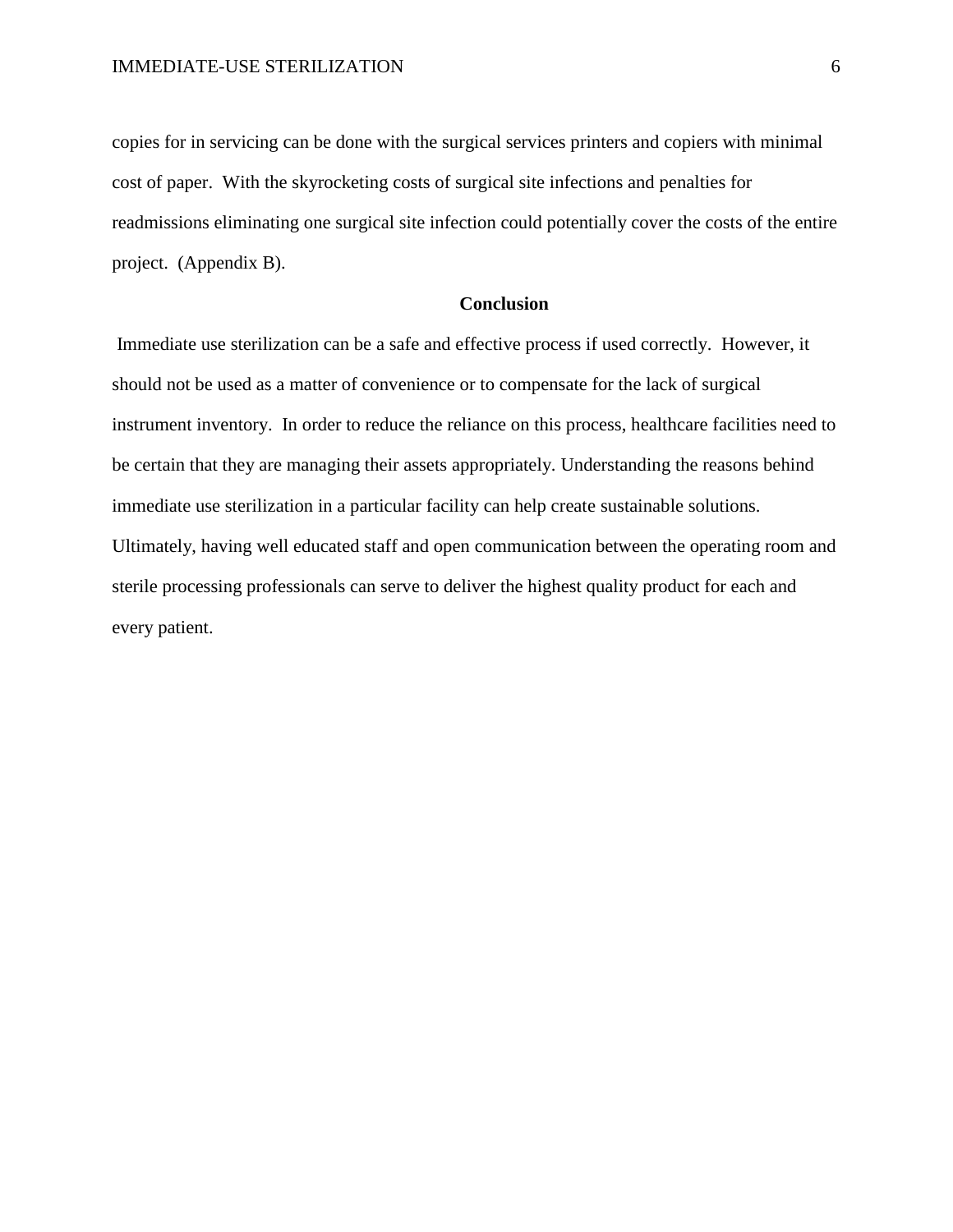## **Timeline**

Developing a timeline for this project was necessary in order to meet the goals and keep the project on track. The first step was to meet with the OR Director to determine appropriate goals and a reasonable timeline. To begin the project it was necessary to meet with the OR nurse that is responsible for compiling the immediate-use sterilization data from the daily logs. By reviewing the last six months of data this nurse was able to determine the top ten trays or sets that are immediate-use sterilized most often. From this list, quotes were requested from vendors to purchase instruments needed to assemble additional trays. To ensure success of the project the surgery staff needed to be in-serviced on the reasons to avoid immediate-use sterilization, alternatives to immediate-use sterilization, as well as the proper process in case of a life or limb threatening situation. Educating the vendors and surgeons on the policy for delivery of trays twenty-four hours in advance was also necessary. Finally, the data from November will be evaluated to determine if the immediate-use sterilization rate decreased. (Appendix A).

The timeline for the project is tight with only twelve weeks to meet the goals. Start time and end time run from September 1, 2013 until December 1, 2013, as demonstrated by the timeline. The budget has been determined and is costly due to the high price of surgical instrumentation as well as surgery staff time to attend in-services. Basic supplies needed for the project were paper and printing for handout materials.

In-services were held in the hospital auditorium. Reserving the space for in-services did not pose any problems due to the unusual time it was needed. Most in-services occurred very early in the morning or late in the evening. Reserving the space required coordination with the administrative assistant and there was no cost for using the space.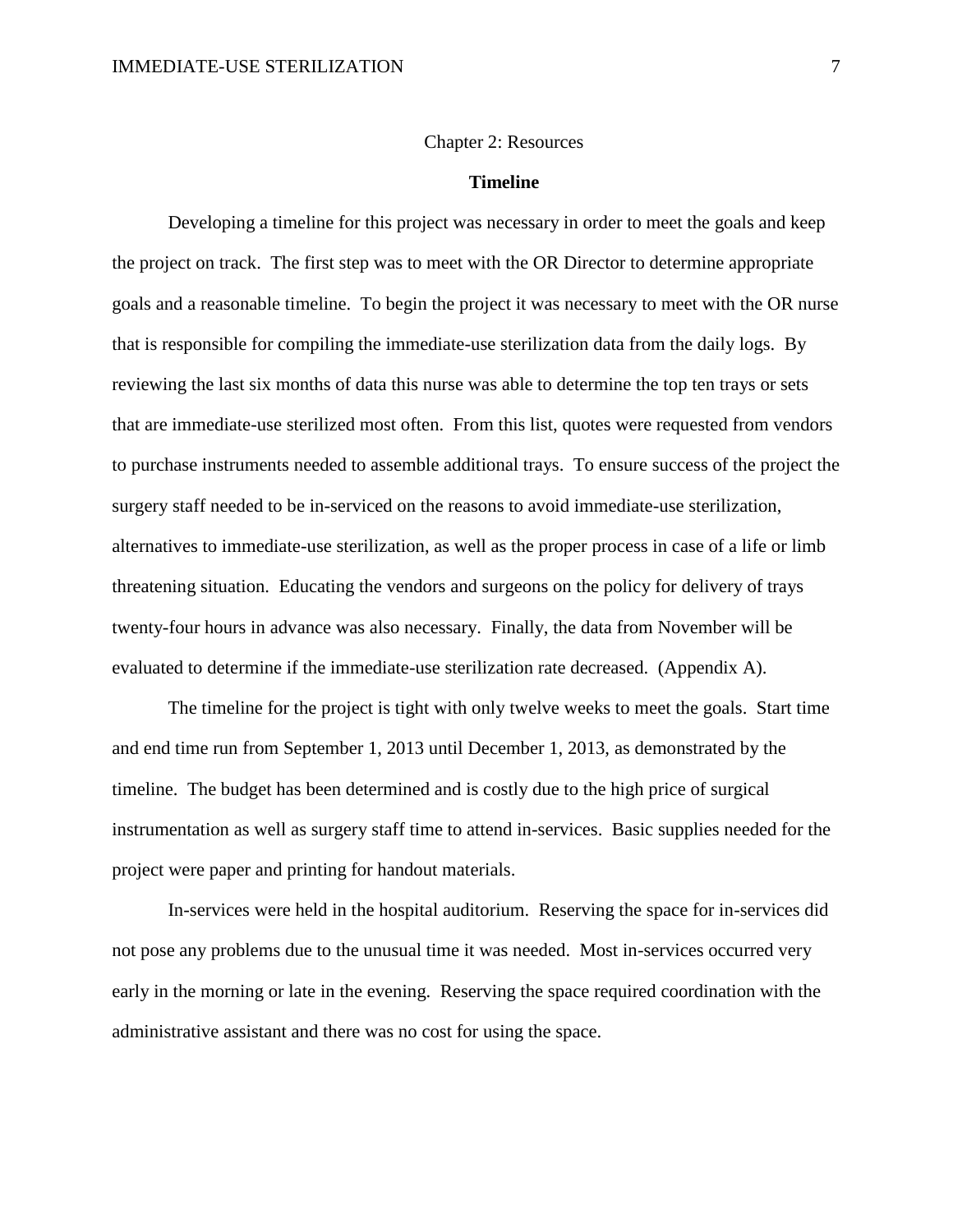The entire surgery staff including the surgeons will be impacted by this project. In order for the project to be successful the surgery staff, surgeons, and vendors must be aware of the goals and understand the reasons immediate-use sterilization should be avoided and alternatives to immediate-use sterilization. Without the commitment of the entire staff the outcomes will not be sustainable. Currently there is no consistent research that shows ac correlation between immediate-use sterilization and surgical site infections. This type of data could be helpful for practitioners to better understand the risks of immediate-use sterilization. Changing habits also involved changing mindsets; the attitude of "that is how we have always done it" is simply not acceptable.

This project will continue on until mid next year in order to hardwire the new process. Monitoring the immediate-use sterilization rates for the rest of the year will allow time to realize the full impact of additional instrumentation as well as staff, physician, and vendor education. Results for the month of September will be shared with the operating room Director and Vice President on October 8, 2013. A full report will be shared with the Operating Room Executive Committee at their monthly meeting on October 24, 2013. Message boards will be uploaded with the September results for the surgery staff on October 18, 2013.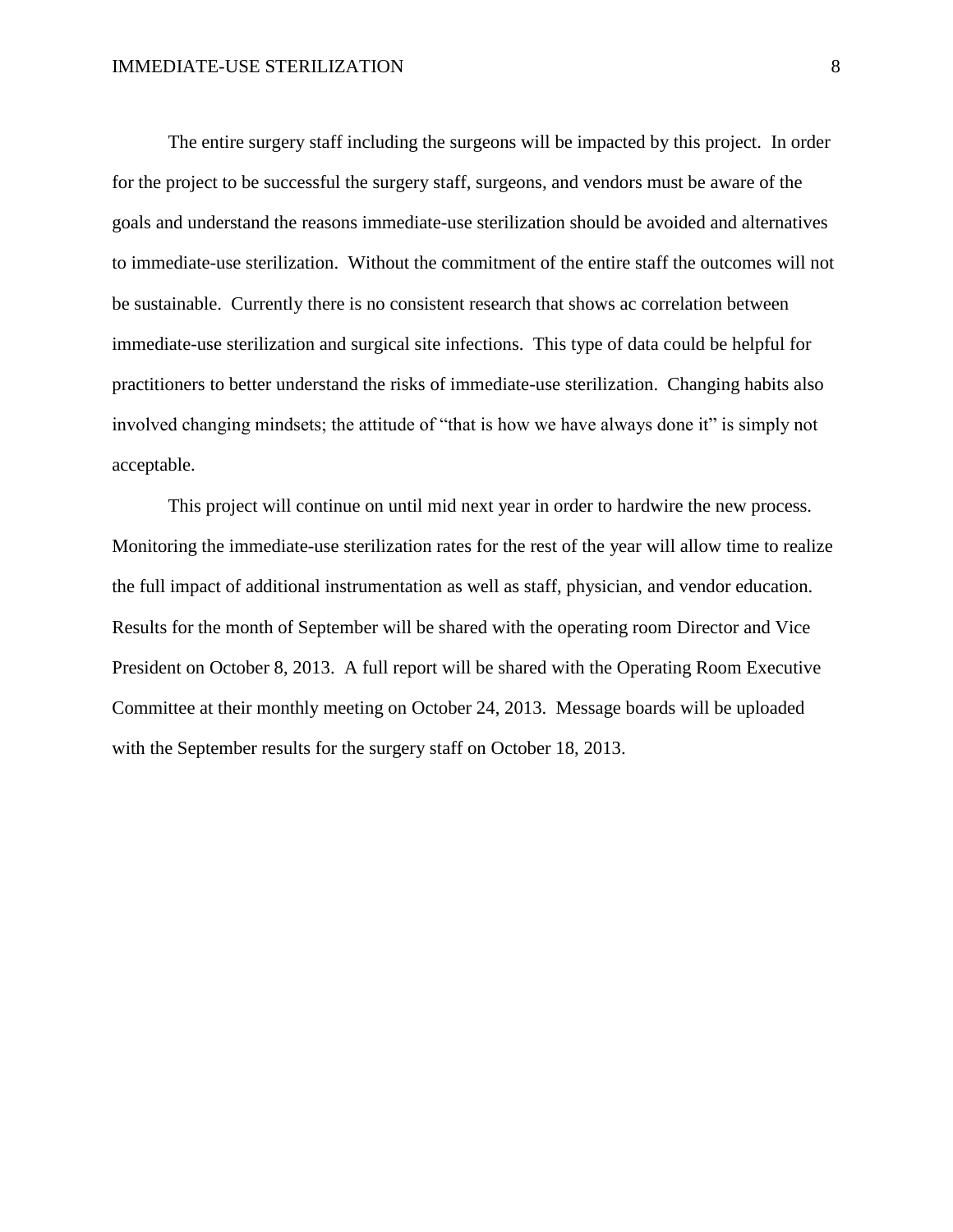#### Chapter 3: Literature Review

Immediate-use sterilization has become a focus of process improvement across the nation since The Joint Commission on Accreditation of Healthcare Organizations released its position statement in 2009. It would be difficult to find a hospital that has not been through at least one initiative to dramatically reduce or even eliminate immediate-use sterilization all together. There are many journal articles as well as specific standards and recommendations on immediate-use sterilization from the Association of periOperative Registered Nurses (AORN) and The Joint Commission (TJC).

The recommendations that are set forth by AORN are intended to be achievable and take into consideration all practice settings. Surgeries and invasive procedures are performed in many areas other than the traditional operating room setting. The guidelines are adaptable to settings such as cardiac catheterization labs, ambulatory surgery centers, radiology departments, endoscopy suites, labor and delivery, and physician's offices. The facility policies and procedures should reflect these recommendations which are considered to be optimal practice (AORN, 2012).

TJC (2009), position statement on immediate-use sterilization gives specific focus and recommendations on all of the critical points in the process of immediate-use sterilization. These include but are not limited to the qualifications and education of the staff performing these functions, management, and monitoring of immediate-use sterilization. The same critical steps that are used in terminal sterilization must be followed; short-cuts are not acceptable. It is also made clear that immediate-use sterilization must not be used to compensate for inadequate instrument inventory.

Keeping current with evidence based practice and updated recommendations is imperative for all personnel that are involved with the sterilization process. The end goal is to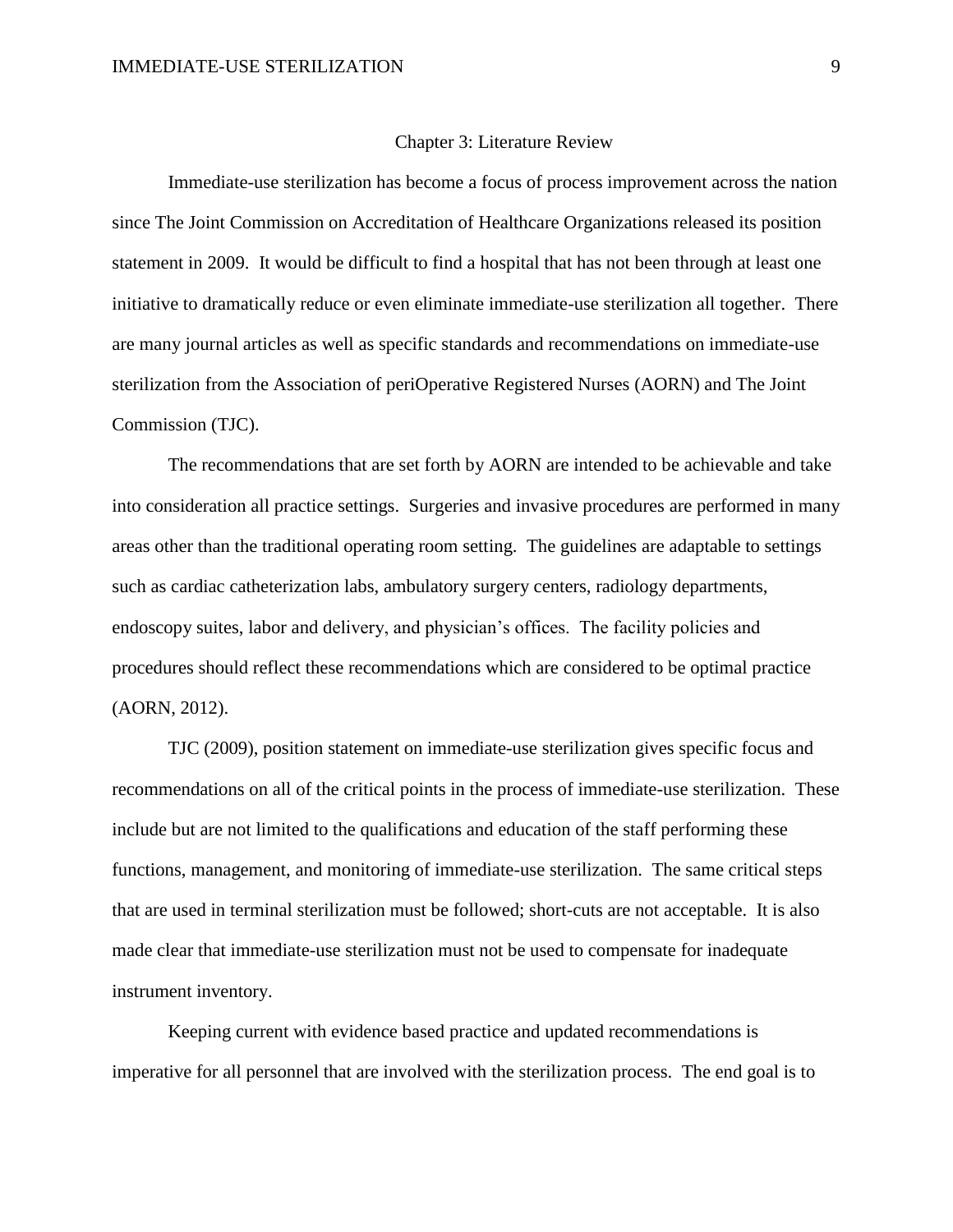keep patients safe and prevent surgical site infections. The most recent update in June 2012 to the AORN "Recommended practices for sterilization" was the first document to undergo the evidence-rating process. "AORN implemented this process to help nurses understand the quality of the research behind each recommendation" (Graybill-D'Ercole, 2013).

Implementing recommended practices to the full extent is not always as easy as it sounds. Overcoming obstacles that may impede process changes can be facilitated by a shared governance quality improvement team. Involving, empowering, and educating staff can facilitate the reduction of immediate-use sterilization. Learning to utilize resources more effectively and streamlining processes to better meet the needs of the operating room are important first steps. When the surgery staff is committed to ensuring that all patients receive the same standard of quality care, the results can be amazing. (Shelby, Kras, Bryant, Myers, & Bolyard, 2012).

Sterile processing and operating room professionals would prefer to have a clear target for immediate-use sterilization. However, there is no "acceptable" level; the key is to only use it after every other possible solution has been exhausted. The other critical piece is following all of the appropriate steps including manufacturer's instructions. Another point of confusion is when manufacturer's recommend sterilization times that are outside the norm. To address this issue the Food and Drug Administration as well as the Association for Advancement of Medical Instrumentation are attempting to create standard recommendations for the manufacturer's to validate within (Pyrek, 2011).

In order to have a clear understanding of why it is important to decrease or even eliminate immediate-use sterilization we must first be aware of the consequences. "Surgical site infections affect two percent to five percent of all patients undergoing surgery. Surgical site infections can increase hospital length of stay for up to seven to ten days" (CDC, 2008). Performing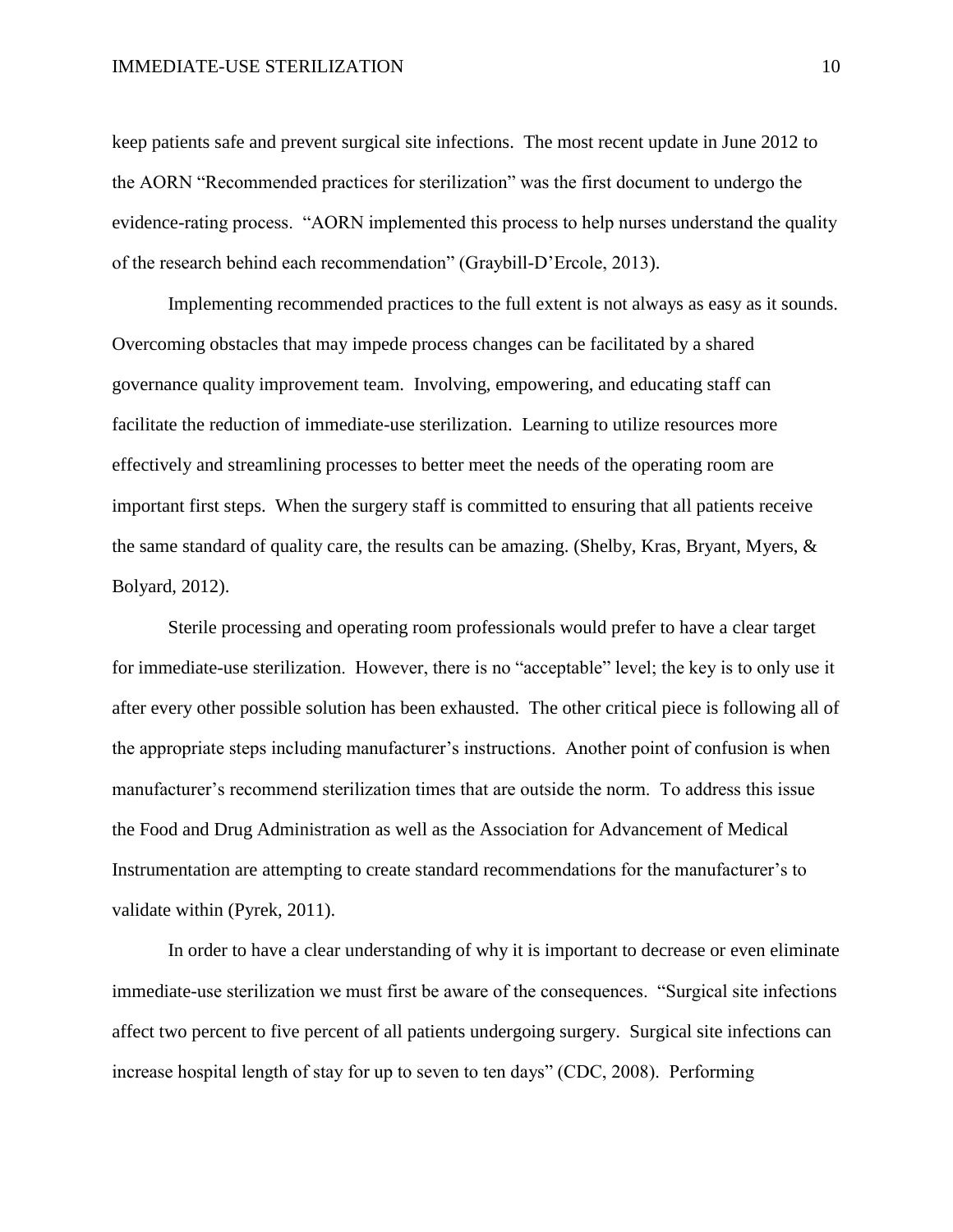immediate-use sterilization correctly and using only when deemed appropriate can help to avoid the high cost of surgical site infections and the undue harm to patients. Effective communication and education are essential elements to the successful reduction of immediate-use sterilization (Stoutzenberger, 2011).

Overuse and misuse of immediate-use sterilization cannot be eliminated without adequate data. Operating room management must know the reasons why items are being immediate-use sterilized. Certain instrument trays that are frequently being immediate-use sterilized due to lack of sufficient inventory need to be requested for capital purchase. Infection control also needs to be aware of trends and data that are collected. Keeping proper sterilization logs that record daily sterilizer testing as well as every load that is processed are legal documents. The data that is needed is already there, it just needs to be evaluated, shared, and acted upon when necessary (Young, 2013).

Sterilization short-cuts are not acceptable in any environment or any situation. As healthcare professionals we should ensure that our processes are aligned with best practices. More attention has been given to immediate-use sterilization practices over the past five years which has caused everyone to take a closer look. Patient safety and quality will continue to impact hospital scores and reimbursements in the future (Williamson, 2012).

There is no shortage of information on this topic and it does not appear that any less attention will be given to this critical process in the near future. As consumers continue to research and become more involved in their healthcare options hospitals must continue to raise the bar and focus on excellence and high quality care. Consumers have all the information that they need right at their fingertips.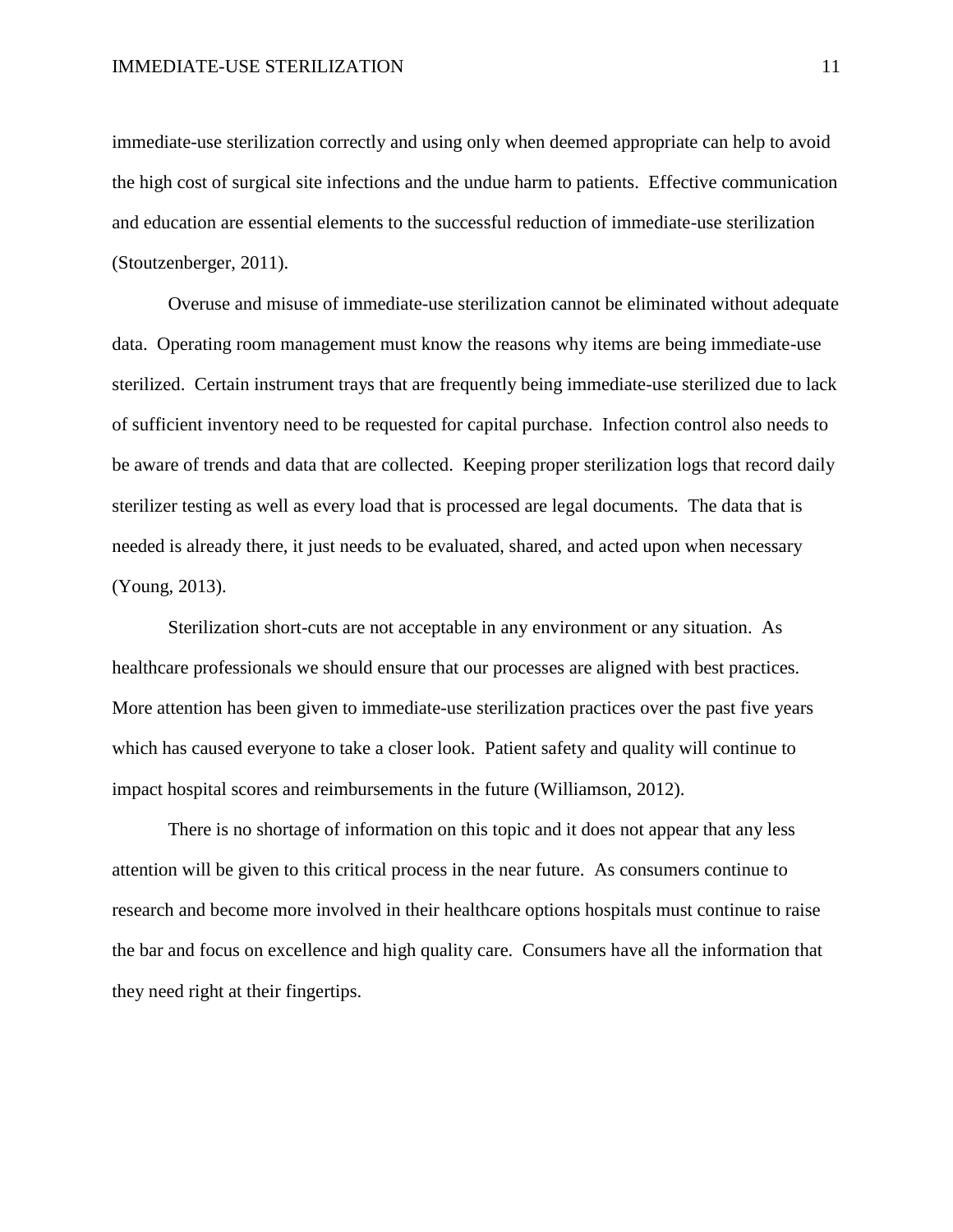#### Chapter 4: Management Concepts

Managers play an important role in health care organizations as well as many others. It can be a challenging but also very fulfilling role. The skills and knowledge required to manage people and departments in health care today are vast. The following best describes the management concepts chosen for this project.

Managing change is not always an easy task but as a manager it is a necessary task. The health care environment is evolving and in order to stay aligned with best practices change is necessary. Managers must remain enthusiastic and knowledgeable about the change in order to encourage staff participation. The process of evidence-based practice is first identifying the clinical question. Next, finding the evidence to answer the question, evaluating, then applying the evidence, and finally evaluating the outcome (Sullivan & Decker, 2009).

When implementing best practices it is not unusual to encounter obstacles. How these obstacles are overcome is the important piece. Pulling together the team and comparing experiences from other facilities can be helpful to find common ground. There may be those who doubt that the recommendation can be implemented to the full extent (Shelby, Kras, Bryant, Myers, & Bolyard, 2012). There were several operating room staff who had been involved in the same initiative at another facility. Listening to their ideas and hearing that it is possible was very helpful. As a manager, the ability to inspire a shared vision, empower and encourage others, and lead the way can go a long way to remove obstacles.

Quality improvement is something that every health care professional should strive for. As a manager providing the highest quality of evidence to support necessary change can give staff a level of comfort that the change is necessary and for the better. For the operating room staff the AORN standards are understood to be their professional standards for practice. The 'Recommended practices for sterilization' is the first AORN document to achieve the distinction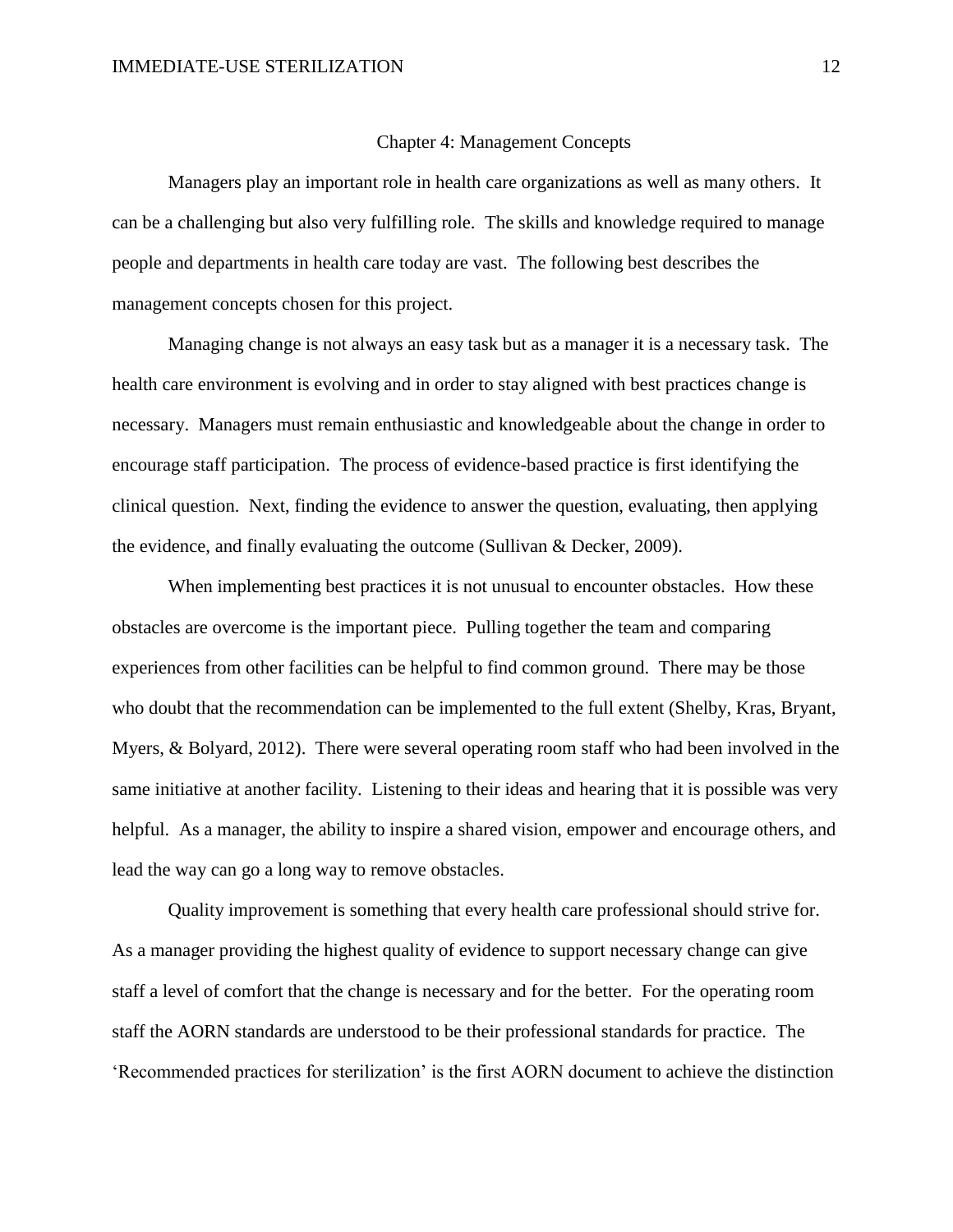of being accepted to the National Guideline Clearinghouse, and initiative of the Agency for Healthcare Research and Quality" (Graybill-D'Ercole, 2013).

Communication is critical to success for any project in order to convey a common vision and expectation (Sullivan & Decker, 2009). For this project there were many different groups of people working at various times of day that needed specific information for the project to be successful. This also meant that face-to-face communication was not always possible. In order to manage the communication effectively some creativity was required. The presentation that was given was video-taped and placed on the intranet in order for it to be easily accessed at any time of day. Extra effort was also required to communicate with busy surgeons and vendors traveling between multiple facilities.

As a manager when we consider our resources, time is a very valuable resource that we often take for granted and even waste at times. There are many things that waste our time, some of which we can control and some we cannot. Lack of clear-cut goals and priorities, failure to delegate, ineffective communication, and lack of personal organization are a few time wasters (Sullivan & Decker, 2009). This project had a very brief timeline and every step was critical to success. Time management and effective goal setting helped to keep this project on track.

In appreciation for time spent helping to facilitate this project and for the extra effort of the surgery staff, thank you notes were sent. Showing appreciation for the contributions that others make is a very important step that should never be forgotten. Romans 12:3b-4 tells us "Do not think of yourself more highly than you ought, but rather think of yourself with sober judgment, in accordance with the faith God has distributed to each of you. For just as each of us has one body with many members, and these members do not all have the same function." As a team and together in Christ we are capable of worthy service.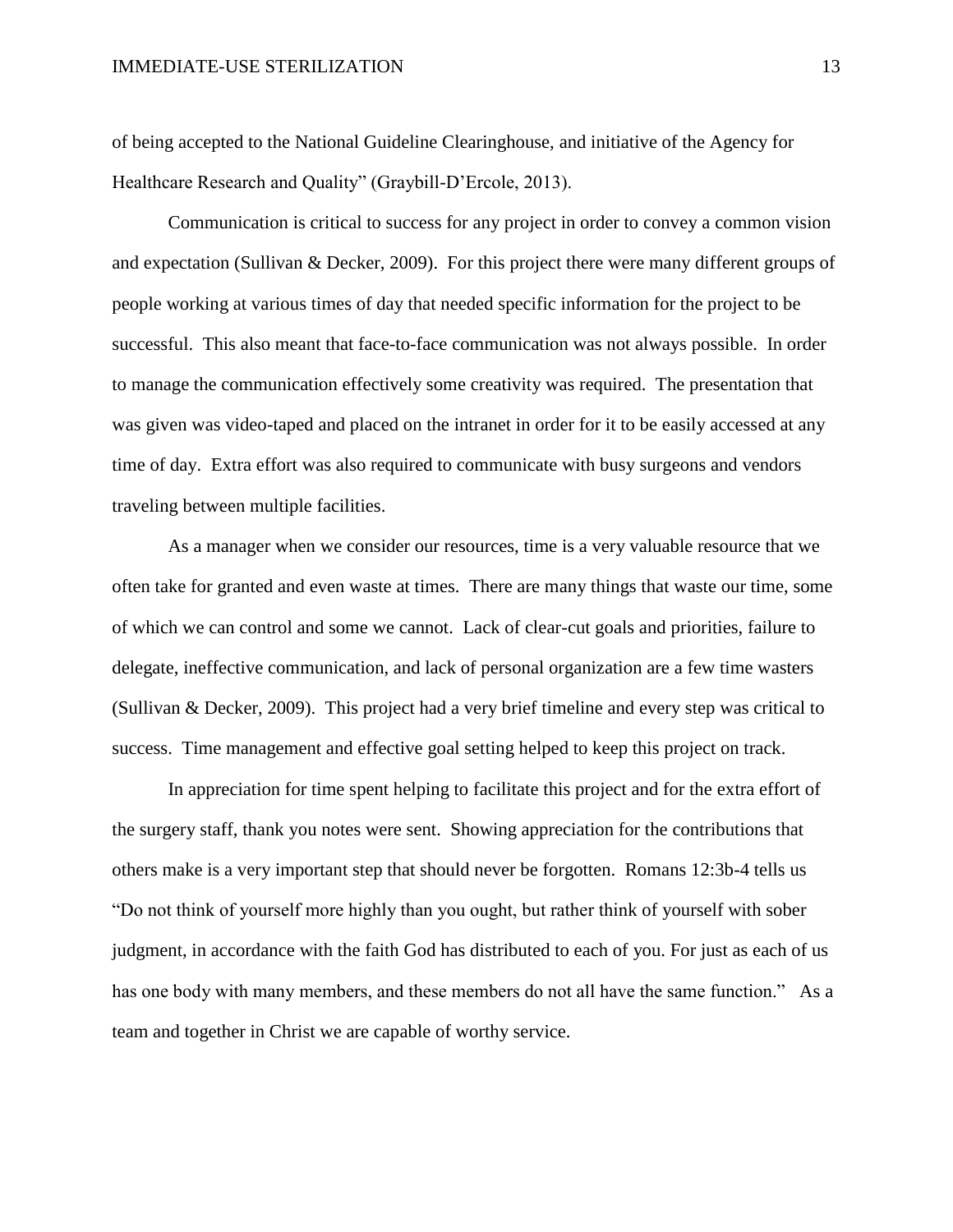#### Chapter 5: Project Summary

 The vast majority of reasons why immediate-use sterilization is used are preventable, which was the main focus of this project. Insufficient inventory of trays, issues with loaner trays from vendors, care and handling issues, and lack of knowledge were all factors involved. Unpreventable reasons for immediate-use sterilization are contamination during a case, humidity issues, and emergency procedures. The main goal of this project was to reduce immediate-use sterilization 25% by December 1, 2013. The immediate-use sterilization rate for August 2013 was 36%; the final rate for November 2013 is 16%, a reduction of more than 50%.

 Constraints encountered include time and availability of staff and surgeons. These obstacles were expected due to the short timeline and fast pace of the operating room. In order to overcome these obstacles this nurse had to come in at various times to accommodate night and weekend staff for in-servicing. Meeting with surgeons at times that are convenient for them was also helpful in building relationships and accomplishing the goals.

 Monitoring progress of the project was fairly easy as the immediate-use sterilization records are filled out consistently at the point of use and are easy to access. This nurse made a point to review the records each week and compile information accordingly. It was expected that during the initial phase of the project there would be a significant decrease in the immediate-use sterilization rates. With much attention on the project and education being done it is foremost in the minds of the operating room staff. As the project continues, close and careful monitoring will be necessary to prevent old habits from reemerging.

 During the project this nurse learned about all of the unexpected benefits of a project such as this. In the spirit of cooperation, collaboration, and respect the relationships that were built between the operating room and sterile processing staff during this project will continue to grow and prosper. Ultimately to better serve the patient by functioning as competent peers alongside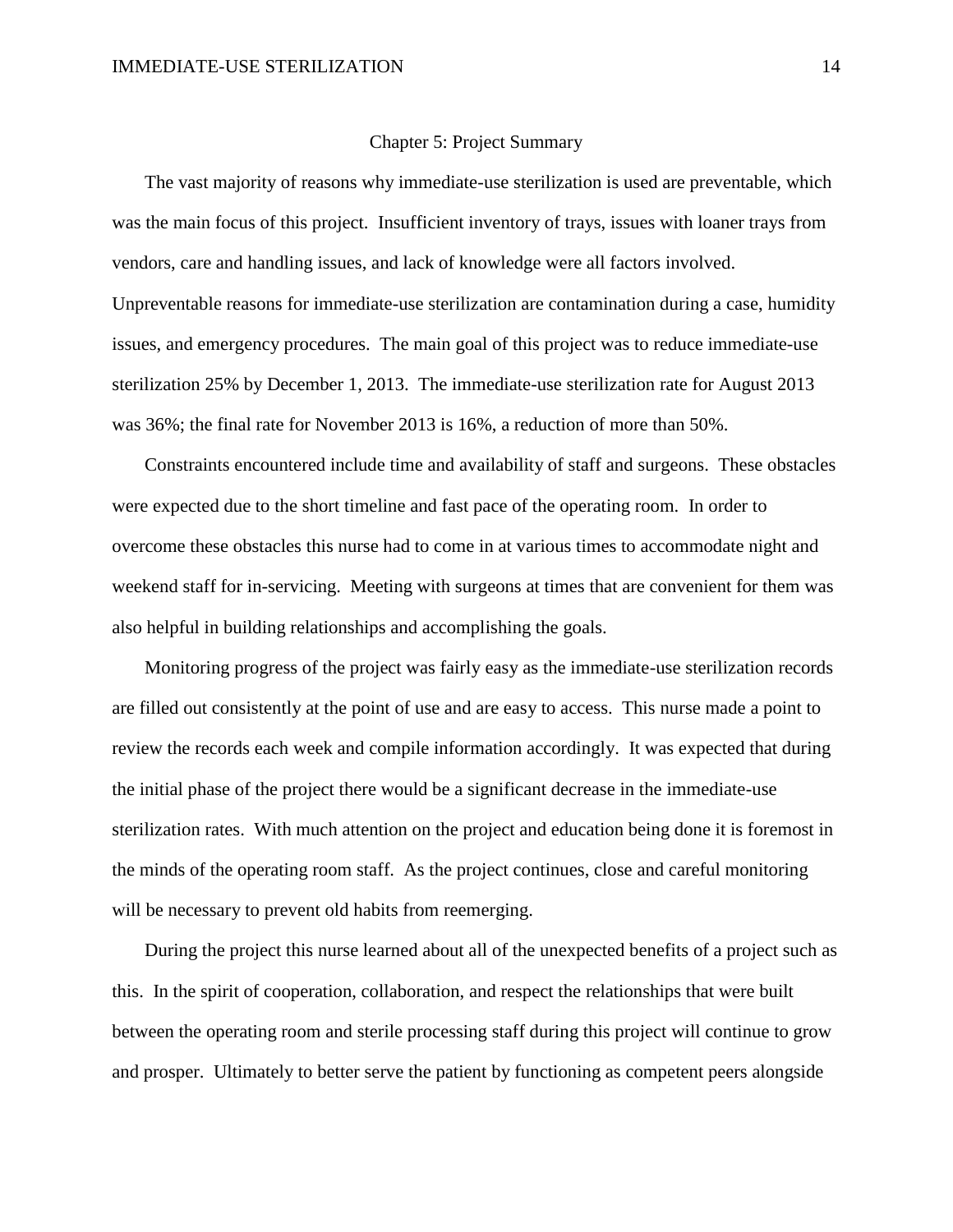their expert operating room teammates. The positive effects of these relationships will continue to influence the culture and encourage employees who are driven, toward more successes as a team.

 Education for this project included in-servicing for the entire operating room staff. This was critical to the success of the project since the operating room staff are the only ones who actually perform immediate-use sterilization. It was important for them to understand the alternatives to immediate-use sterilization as well as the reasons to avoid it. Collaboration with the surgeons was necessary in order to overcome logistical issues with surgeon specific instrumentation. Meeting and educating vendors about the loaner instrumentation policy and expectations was necessary to ensure compliance with delivery of loaned instrumentation in time for terminal sterilization.

 Evaluation of the project will be ongoing. A monthly review of sterilization records including calculation of the immediate-use sterilization rate will be done by the operating room managers. The immediate-use sterilization rate has been added to the surgical services scorecard that is presented to administration and the surgeons every month. Trends will be monitored closely for new instrumentation that may need to be purchased as well as continuing education needs.

 In summary, the time it takes to process a tray from start to finish in sterile processing can be a little as five hours or as much as twenty-four hours depending on the volume and current priorities. In part due to this, immediate-use sterilization has become a common practice born of convenience that can no longer be ignored. The potential risk to patient safety is simply not acceptable. The critical steps of cleaning, appropriate cycles, and aseptic transport must be followed. With proper education, sufficient instrument inventory, and dedicated staff immediate-use sterilization can be safe and efficacious for emergency situations.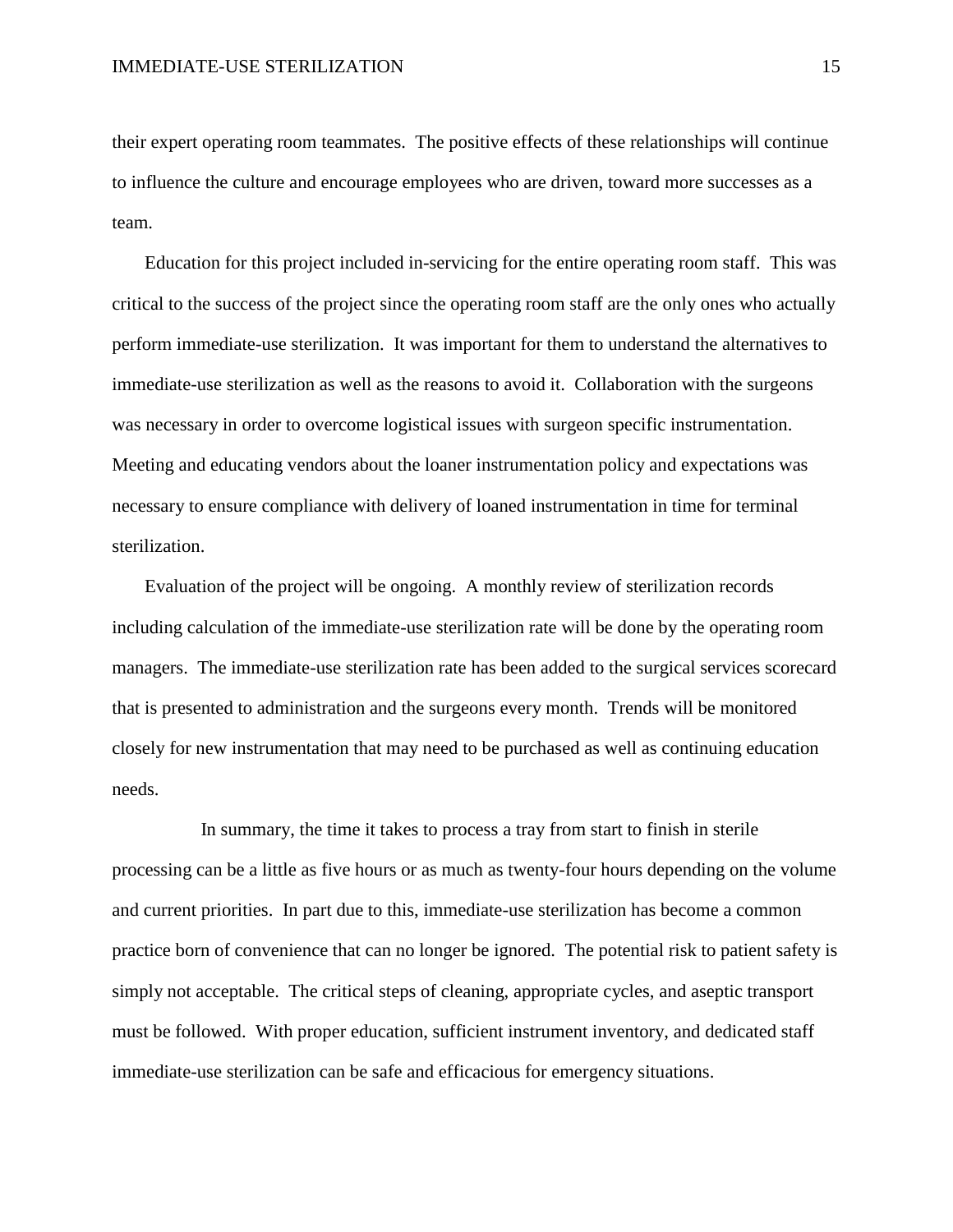# **Appendix A**

•Met with June Waiz on August 5, 2013 •Determine goals and time line •Met with OR nurse August 16, 2013 •Reviewed last 6 months of Immediate Use Sterilization records. •Determine top 10 sets that are IUS by September 2, 2013 •Request quotes from vendors by June 5, 2013 •In-service 100% of OR staff by September 11, 2013 • Physician and vendor trays will be delivered for processing at least 24 hours in advance by September 23, 2013 •December 1, 2013, determine IUS rate for November to determine if goal of 25% reduction was met

# **Appendix B**

| <b>Budgetary</b>     | <b>Estimated hours</b> | Cost                 | <b>Total</b> |
|----------------------|------------------------|----------------------|--------------|
| <b>Concerns</b>      | needed                 |                      |              |
| Project planning-    | 20 hours               | $$50/hour \times 20$ | \$1,000      |
| proposal, literature |                        |                      |              |
| review               |                        |                      |              |
| Meetings and phone   | 20 hours               | \$50/hour x 20       | \$1000       |
| calls                |                        |                      |              |
| Materials and        | $$3.20$ /ream $(500 -$ | \$6.20               | \$6.20       |
| supplies-copy paper  | pages) x 2             |                      |              |
| Education / in-      | 1 hour                 | 75 RN's x I hour at  | \$3000       |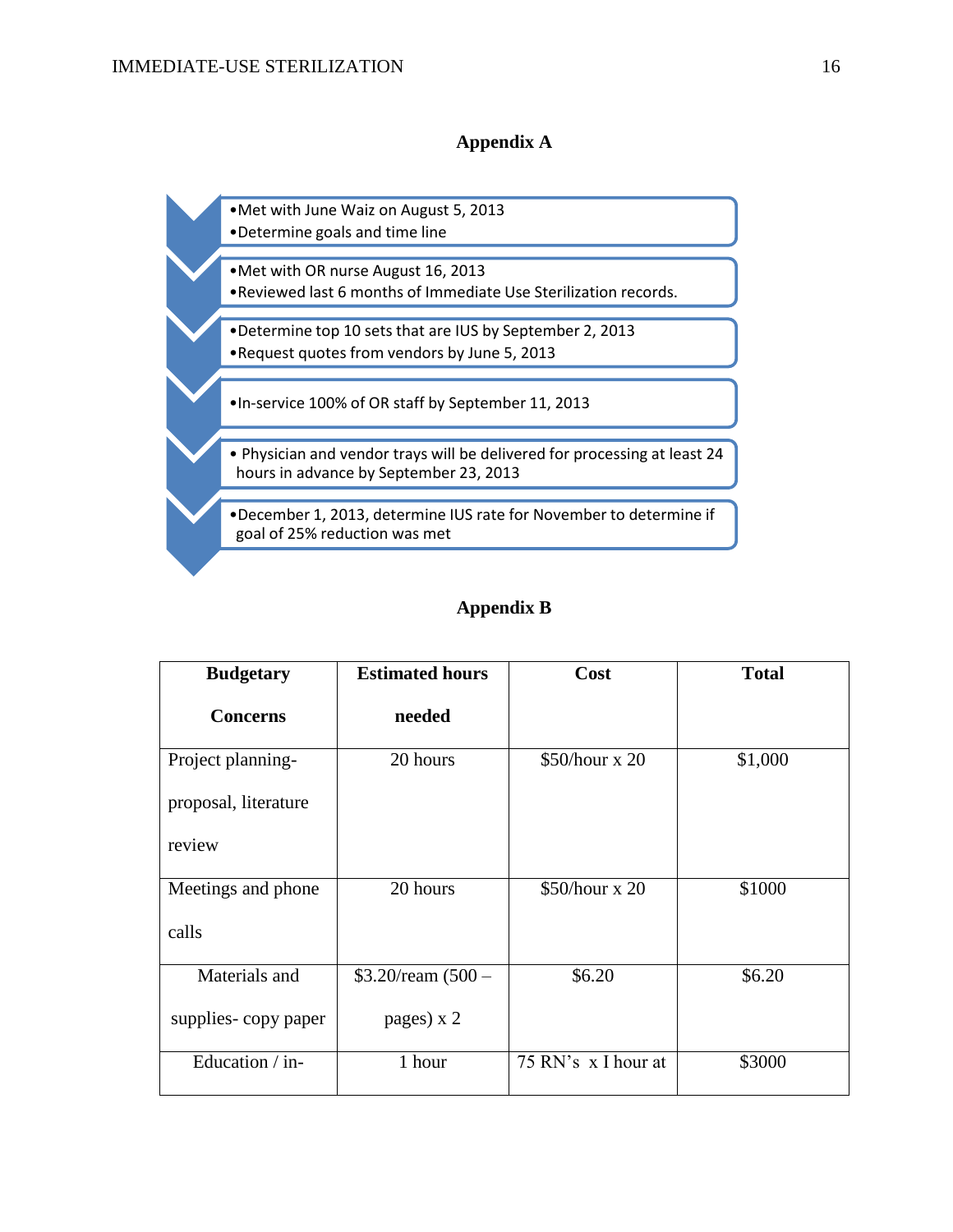| service for OR staff |                     | \$40 hr           |             |
|----------------------|---------------------|-------------------|-------------|
|                      |                     | 60 Scrub Techs at | \$1500      |
|                      |                     | \$25 hr           |             |
| OR Manager time to   | 10                  | \$50 x 10         | \$500       |
| provide data and     |                     |                   |             |
| feedback             |                     |                   |             |
| OR Director and VP   | OR Directors $-1$   | \$60 x 1 hour     | \$130       |
| time to review       | hour                | \$70 x 1 hour     |             |
| completed            | OR Vice President - |                   |             |
| assessment and       | 1 hour              |                   |             |
| approve capital      |                     |                   |             |
| purchase of          |                     |                   |             |
| instrumentation      |                     |                   |             |
| Instrumentation      | 4 Micro trays       | 4 at \$4622.10    | \$18,488.40 |
| needed to reduce     | 2 eye trays         | 2 at \$6089.46    | \$12,178.92 |
| <b>IUS</b>           | 2 cysto sets        | 2 at \$3498.29    | \$6996.58   |
|                      | 4 ortho sets        | 4 at \$5934.87    | \$23,739.48 |
| Total                | 53 hours            |                   | \$68,539.58 |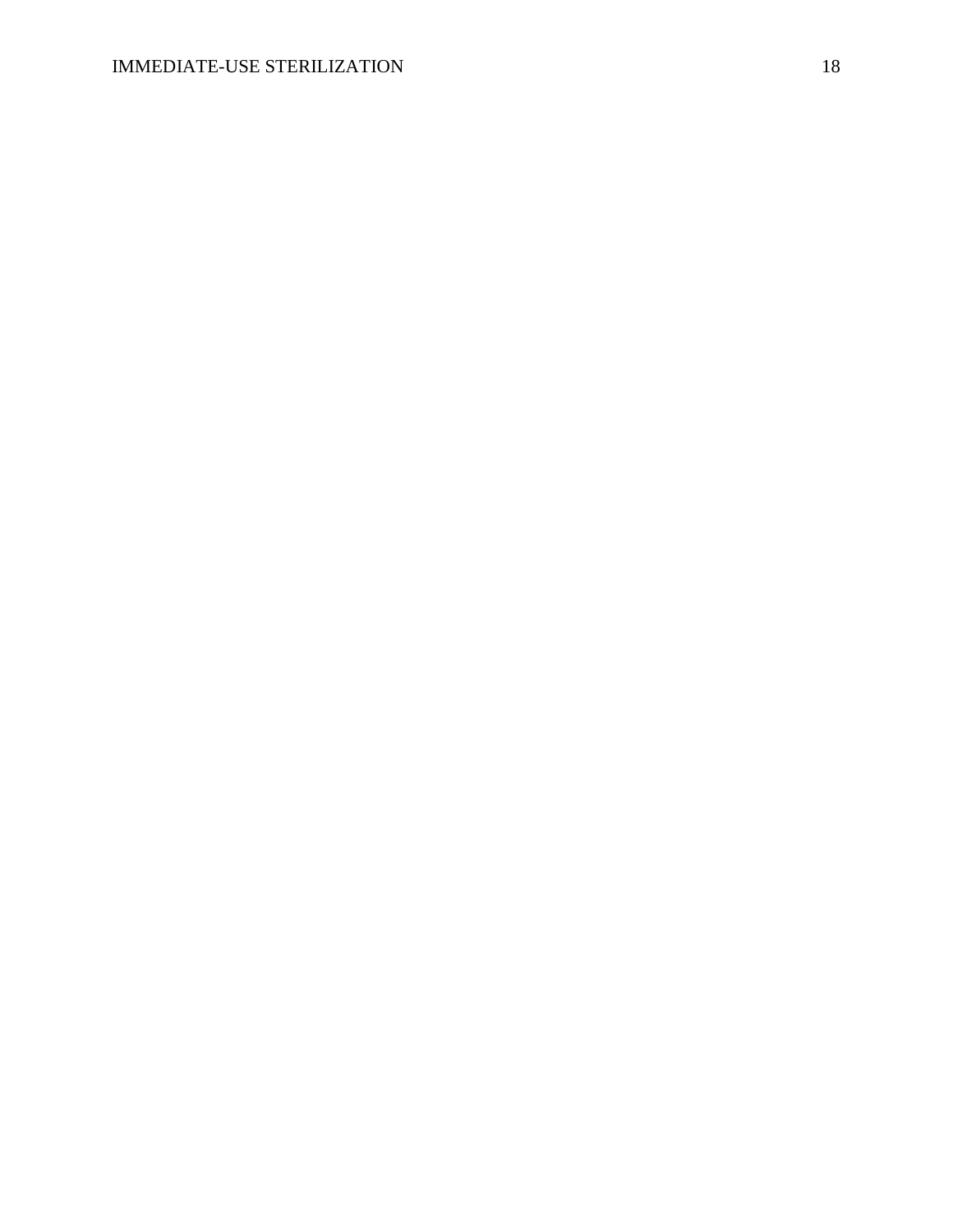#### References

Association of periOperative Registered Nurses (AORN) (2012). *Perioperative standards and recommended practices.* Denver, CO.

Centers for Disease Control and Prevention (CDC) (2008). Guideline for disinfection and sterilization in healthcare facilities. Retrieved from, http://www.cdc.gov/hicpac/pdf/guidelines/Disinfection\_Nov\_2008.pdf

- Graybill-D'Ercole, P. (2013, May). Implementing AORN recommended practices for sterilization. *AORN Journal,* 97(5), 521-531.
- Pyrek, K. (2011, August). Immediate-use sterilization: A review of the basics. *Infection Control Today,* 15(8), 26-30.
- Shelby, D., Kras, B., Bryant, S., Myers, K., Bolyard, N. (2012, November). Reducing the Frequency of immediate-use sterilization: A systematic multidisciplinary approach. *AORN Journal,* 96(5), 496-505.
- Stoutzenberger, T. (2011, December). Immediate-use steam sterilization: Best practices. *Infection Control Today,* 15(12), 40-44.
- Sullivan, E. J., & Decker, P. J. (2009). *Effective leadership and management in nursing* (7th ed.). Upper Saddle River, NJ: Pearson Prentice Hall.
- The Joint Commission (TJC) (2009). *Steam Sterilization Update on The Joint Commission's Position.* Retrieved from, http://www.docstoc.com/docs/84550690/ Immediate-Use-Steam-Sterilization-Flash-sterilization-has
- Williamson, J. (2012, November). Safer in a flash: Updated IUSS standards help facilities ditch sterilization shortcuts. *Infection Prevention,* 36(11), 24-28.